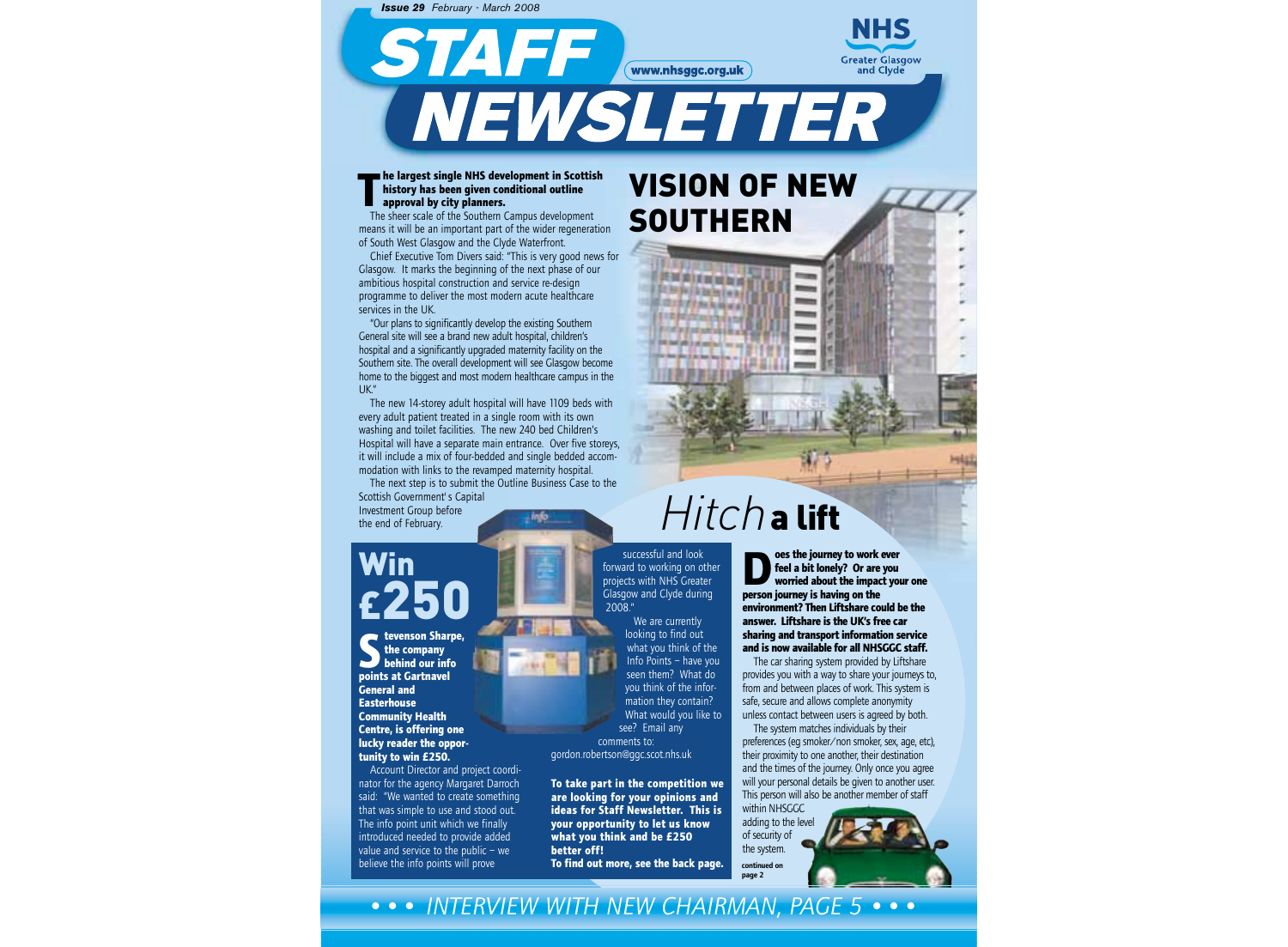# **Liftshare**

#### continued from front page

Sharing car journeys has several positive benefits such as:

reduced petrol bills, reduced wear and tear of your own car, reduced road congestion and reduced car parking congestion – not to mention the social networking opportunities.

Importantly, as part of our Greener Travel Scheme, it also reduces our personal and organisational carbon footprint.

Liftshare also plays a large role in our attempts to reduce single car occupancy - a key aim in the travel plans for all acute sites.

Liftshare.com Sales Manager Marcus Seaman said: "Liftshare is delighted to work alongside NHS Greater Glasgow and Clyde to provide the means by which employees will be able to search a database of other employees

who are undertaking similar commuting journeys at similar times. "The AA recently estimated that the cost of

running a small family car for 10,000 miles in 2007 was £5611. If staff at NHSGGC use this free service just once or twice a week then that would represent a substantial saving to every participant.

"Thousands of people have found travelling companions using this TravelBUDi technology across the UK. For the Greater Glasgow area, approximately one in three journeys are currently being matched. Crucially, the more members there are, the greater the chance of finding an exact match. So please take the time to register; it really doesn't take long."

**You can register on the system FOR FREE at: www.nhsggctravelbudi.com or through the link on StaffNet, or by contacting the Liftshare call centre, tel: 08700 11 11 99**



**Chairman Andrew Robertson (far left) is pictured above with some of our gifted singers who raised the grand total of £34, 614.36 at the Glasgow Hospitals carol concert held at the Royal Concert Hall in aid of Clic Sargent.**



#### NHSGGC Board Meeting 19 February, Dalian House, Glasgow

The next Board Meeting takes place at Dalian House on Tuesday 19 February at 9.30am.

#### Healthy, Safe and Here Workshop

**JOIN LIFTSHARE AND WIN**

Join the Liftshare scheme during the month of February and you could also be a lucky winner! Both the AA and Kwik-Fit are offering anyone who registers for Liftshare in the first month the opportunity to win either: **an AA Emergency Car Kit worth £50 A full Kwik-Fit Service and MOT up to**

**£199 from Kwik-Fit.**

Winners will be chosen at random from those who register in the first month. For more information, visit: www.nhsggctravelbudi.com

part of the

networ

liftshare

#### 20 February, Airth Castle Hotel

The objectives of the day are to discuss delivering performance through best practice within and without NHSScotland services and to develop an understanding of current Occupational Health Service issues in the wider community. **For further information please email:**

**Richard.Snowden@shsc.csa.scot.nhs.uk or tel: 0131 275 7748.**

#### 2008 Sexual Health Symposium and Lock Lecture

26 February, Royal College of Physicians and Surgeons, Glasgow

This is a one day symposium on HIV and sexual health.

**For further information contact Helen Brown, tel: 0141 227 3236.**

#### Cognitive Behaviour Therapy (CBT) Supervisors' Training (Five-day course)

5 Mar, 16, 17, 18 Apr, 14 May,

Dunblane Hydro Hotel

This course is aimed at those who are eligible, through CBT training or Psychology Training, to supervise on either the Dundee or SOS CBT courses but have not done so before. If you have recently started supervising you would also be eligible to

apply. Closing date for application forms is Friday 7 February.

**For further information email: Elizabeth.Shearer@lpct.scot.nhs.uk.**

#### Changing Minds

19 March, Centre for Contemporary Arts, **Glasgow** 

This conference gives you the opportunity to learn about recent work with black and minority ethnic communities as part of NRCEMH's (National Resource Centre for Ethnic Minority Health) mental health and race equality programme since 2006. **To register, contact Ruairi O'Brien, tel: 0141 354 2900 or email:**

# **nrcemh@health.scot.nhs.uk.**

# A bundle of care for patients

**Algeberry and School School School School School School School School School School School School School School School School School School School School School School School School School School School School School Scho across Scotland to make hospitals even safer for patients. Care bundles are part of a national patient safety drive and bring together well-established best practices that can all work to improve patient's health.**

Medical Director Brian Cowan, who is leading the introduction of care bundles within NHSGGC, explained: "Care bundles are evidence-based practices recognised to improve patient safety and care. A bundle brings together a package of interventions that must be followed for every patient, every single time.

"Research has shown that when these interventions are bundled together and, when combined, they significantly improve patient care outcomes."

'Bundles' were designed to help health care providers more reliably deliver the best possible care for patients. A bundle is a structured way of improving the processes of care – generally three to five steps – that, when performed collectively and reliably, have been proven to improve patient outcomes.

Care bundles form an integral part of the Scottish Patient Safety Programme which aims to offer better protection to patients undergoing a range of treatments.

Modern healthcare can involve many complex treatments, the Patient Safety Programme is designed to standardise approaches to care. There is good research to show which interventions make a difference when it comes to protecting patients and these are to be introduced across all hospitals in Scotland.

Over the next five years, steps will be taken to: • ensure early interventions for deteriorating patients

# Childcare vouchers take-off!

#### **Childcare vouchers can present<br>
working parents with a tax-<br>
efficient way to pay for regist<br>
as nurseries/after-school clubs. working parents with a taxefficient way to pay for registered childcare such**

The firm Busy Bees provides a childcare vouchers service to all our staff. This arrangement has been running for nine months and, at the last count, well in excess of £500,000 worth of paper or electronic vouchers have been ordered by our staff.

Around 600 employees now order childcare vouchers routinely and that number has grown every month since the scheme started. Childcare vouchers are open to all staff so it is worth checking out if you can take advantage of the scheme.

**If you would like to find out more contact Busy Bees, Freephone 08000 430 860 Mon-Fri, 8am-6pm or visit: www.busybeesvouchers.com** 

#### • deliver evidence-based care to prevent deaths from heart attack • prevent adverse drug events

- prevent central line infections
- prevent surgical site infections
- prevent ventilator associated pneumonia
- prevent pressure ulcers
- reduce staphylococcus aureus (MRSA plus MSSA) infection
- prevent harm from high alert medications
- reduce surgical complications
- deliver evidence-based care for congestive heart failure
- drive a change in the safety culture in NHS organisations

The Patient Safety Programme will also be facilitating the use of care bundles eg, central line bundle, ventilator acquired pneumonia bundle and surgical site infection prevention bundle.

Nine departments across GRI and RAH will take part in the pilot of the first care bundles which will then be rolled out across NHSGGC.

#### **For more information, visit: www.patientssafetyalliance.scot.nhs.uk**

#### **EXAMPLE OF A BUNDLE - BOX**

#### Central Line Bundle

Five steps to help prevent "catheter-related blood stream infections" deadly bacterial infections that can be introduced through an IV in a patient's vein supplying food, medications, blood or fluid.

- 1. use proper hygiene and sterile contact barriers
- 2. properly cleaning the patient's skin
- 3. finding the best vein possible for the IV
- 4. checking every day for infection 5. removing or changing the line only when needed.
- 

# Consultation on Clyde health services

**The Scottish Government has issued new guidance to all Boards on hospital car parking which limits the maximum daily charge**

car parking

£3 limit on

hospital

Once the announcement was made, NHSGGC immediately started making the changes necessary to limit the maximum charge to the specified amount.

New signage is to be intro-

We had already launched a local review of NHS Greater Glasgow and Clyde's car parking policy and will ensure that the new national guidance is reflected in the review and in the further implementation of our car

The primary focus of the policy remains to ensure that our patients and their relatives have priority access to car parking on our hospital sites.

duced and the reprogramming of ticketing machines has already begun. This work aims to be complete by the end of February at the

**to £3.**

latest.

parking policy.

#### **Work is underway to prepare for the launch of public consultations on proposed changes to number of Clyde health services.**<br>These include maternity and mental health services, older **public consultations on proposed changes to a**

These include maternity and mental health services, older people's services at Johnstone Hospital and physical disability inpatient services currently based at Merchiston Hospital.

Proposals for Johnstone Hospital and physical disability services will be launched in early February, followed by mental health services in mid-February and maternity services at the beginning of March 2008.

There are also plans to consult on proposed changes to unscheduled medical care services at the Vale of Leven Hospital, following further discussion with the Independent Scrutiny Panel.

Staff briefing sessions will be organised by local managers to ensure staff are fully aware of the proposed changes and know how to feedback views during the consultation period.

**Copies of the consultation papers and additional background material will be available on the NHSGGC website.**

Barton pa Are you missing out on tax free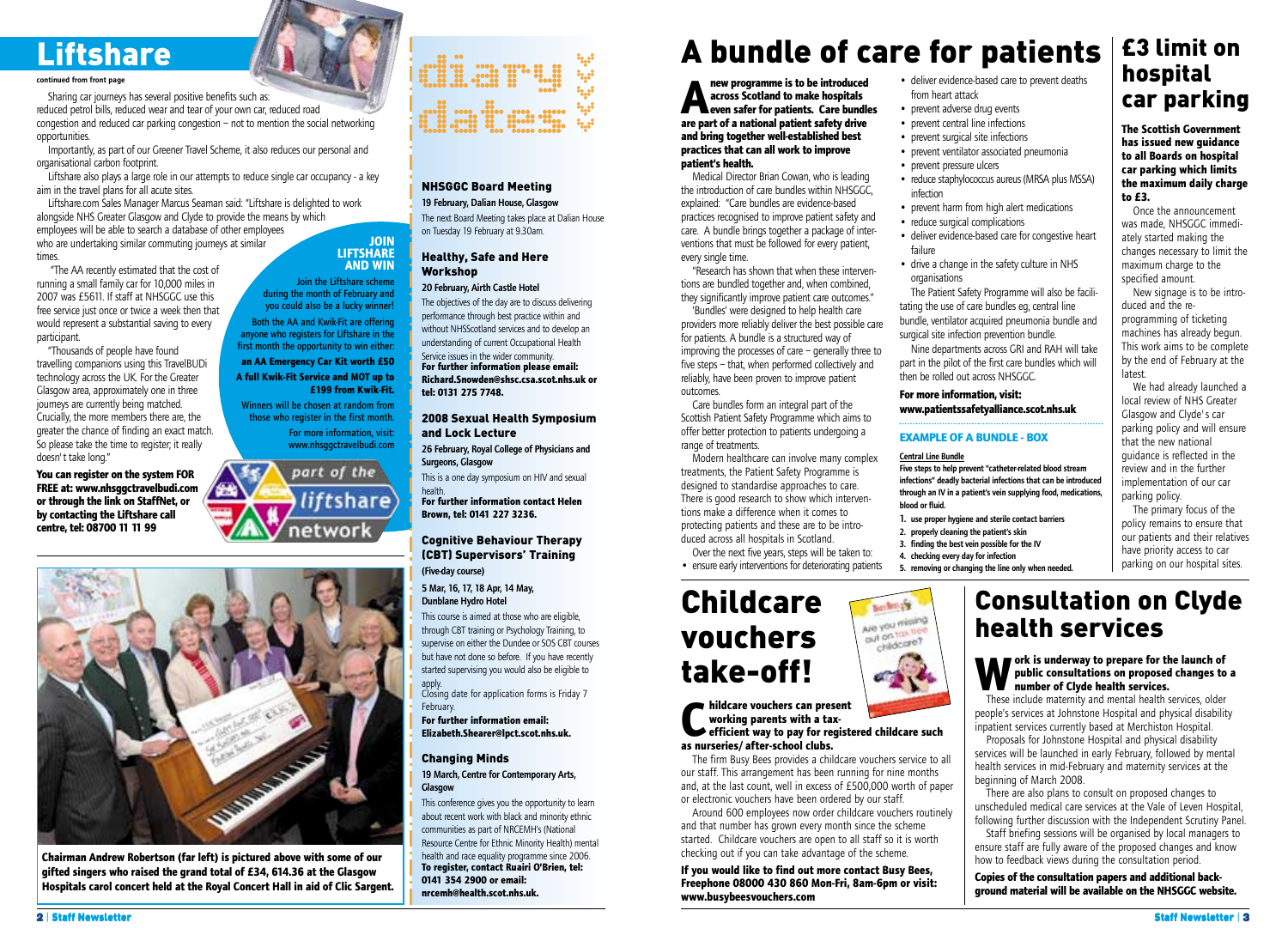

# Keeping Your Hands Clean!

**Staff are being encouraged to keep up the good work promoting good hand hygiene.** The huge national hand hygiene campaign launched at the beginning of last year was well received by staff but we need to keep the momentum going.

Stefan Morton, our local Co-ordinator for the National Hand Hygiene Campaign, wants to further enhance the hand hygiene policy.

He said: "We started off the campaign well but we want our compliance rates to be even better this year and for all our staff to be aware of the importance of hand hygiene.

"I am happy to work with as many colleagues as possible to achieve the aims of the campaign and raise the profile of good hand hygiene. Any staff wanting more information or advice on how to promote the campaign can contact me direct and I would be happy to come along to their workplace."

**For more information email: Stefan.morton@ggc.scot.nhs.uk Visit: www.washyourhandsofthem.com**

#### **Change to Emergency Workers Act**

Minister for Public Health Shona Robison has announced that the Emergency Workers Act, with the approval of the Justice Committee, will be extended to GPs, other doctors, nurses and midwives working in the community.

The Minister said: "We owe our NHS staff a huge debt of gratitude for the work they do on a daily basis sometimes in very challenging circumstances.

"This extension to the Emergency Workers Act sends out a strong message that violence against any healthcare worker is unacceptable and will not go unpunished."

#### **Helping staff help those with mental health problems**

Working in partnership with the European Social Fund (ESF) and the Scottish Association for Mental Health (SAMH), NHSGGC is funding, managing and staffing a range of training and rehabilitation projects for people with mental health problems.

The aim of the Glasgow ESF Training projects is to help people build their confidence, develop skills and move on with their lives. At the end of the project, it is hoped that trainees will have developed the personal and communication skills necessary to cope confidently with day-to-day life, as well as skills, that they can apply in the workplace, further education or as volunteers within the voluntary sector.

Training is provided in art, catering, core skills, Information Technology, horticulture, woodwork, picture framing and office skills.

If you work with people suffering or recovering from mental health problems and would like further information about the project contact: Gerry Murphy, Project Outreach Worker RMN, tel: 0141 531 9275 or 07767 647728

#### **Autism Spectrum**

#### **disorder awareness programme**

An excellent example of partnership working between agencies has taken place in a local secondary school.

West Dunbartonshire CHP Senior Speech & Language Therapist Roslyn McCaughey and teacher Lorraine Markwick developed a training programme to raise awareness of Autism Spectrum Disorder amongst all the pupils at the Vale of Leven Academy, in order to reduce incidents of bullying.

Following the programme, the school reported a decrease in the number of bullying incidents being brought to the attention of staff. They now hope to run the programme annually to all new 1st year students with a refresher programme for 3rd year students who could then go on to deliver some elements of the programme to younger pupils.

# Patients: our key partners in health

**In his first interview for Staff Newsletter new Chairman Andrew Robertson sets out his vision for the future of health in NHS Greater Glasgow and Clyde**

#### **We fith more than 14 years experience of the NHS,<br>including three years as our Vice Chairman, Area Robertson has a good idea about the opportur<br>and challenges facing the health service. including three years as our Vice Chairman, Andrew Robertson has a good idea about the opportunities and challenges facing the health service.**

He welcomes the cultural change that has taken place within the NHS in recent years as patients become more involved in their own healthcare. "Patients are our key partners in health. They are no longer viewed as passive recipients and, although this has been a major change, at the end of the day it is had led to better results and greater patient satisfaction."

With patients now influencing everything from the design of our new hospitals and health centres to the way our health services are delivered, Andrew believes it's important not to lose sight of the contribution made by our staff. He said: "In my experience some of the best suggestions for service improvements have come from frontline staff and I am keen to look at new ways of showcasing existing examples of good practice across the organisation as well as encouraging staff to put forward ideas for the future.

"In my short time as Chairman I've also been impressed by the enthusiasm, dedication and commitment shown by the staff I have met and I'm looking forward to getting out and about to meet many more frontline staff over the coming months."

Andrew believes that capitalising on the expertise of staff and patients and working together to improve the health of our population are our key priorities. "We need to tackle our unenviable health status by finding new ways to improve the much poorer health of people living in our most deprived communities.

"We recognise, however, that we can't achieve this alone which is why our work with councils, employment agencies and voluntary organisations will become increasingly important."

#### **LEARNING FROM THE PAST**

These views are particularly relevant at this time as later this year we celebrate the 60th anniversary of the NHS. Andrew continued: "When the NHS was set up 60 years ago, it was in part a response to Sir William Beveridge's report in which he identified the five giants that held back progress towards a more equal society – disease, ignorance, squalor, idleness and want.

"There was a belief at that time that activities to combat these evils could be pursued in isolation from each other. However experience of the last 20 years has shown that if individual agencies work together they can make bigger gains. I am

#### Stobhill recognised for efforts on Parkinson's

**Aservice designed<br>
around the need:<br>
Parkinson's Disease ha around the needs of Parkinson's Disease has achieved national Charter Mark status for all their efforts.**

The Movement Disorder Service at Stobhill Hospital has been awarded the Government's national standard for excellence in customer service for the way in

which the service has been designed and delivers care around the needs of patients. Parkinson Nurse Specialist Kay Hood said: "This is a magnificent achievement by the service. It recognises the effort of the team to meet the needs of patients who live with Parkinson's Disease day-to-day. "The award would not have

been possible without the support of Lesley White,

Parkinson Nurse and Jim Davie, Consultant Physician in Movement Disorder, and all our colleagues who assist in

the running of the service as well as the patients and users of the service whose support and opinions are invaluable."





therefore confident that, with our Community Health Partnerships in place, we are about to turn a corner in health improvement and see a real change in the health and well-being of people living in some of our most disadvantaged communities."

#### **LOOKING TO THE FUTURE**

Andrew is also keenly looking forward to the Commonwealth Games in 2014. "I believe that winning the Commonwealth Games bid has generated a real sprit of optimism and enthusiasm across the city. There is a renewed interest in health, particularly amongst the young, which we need to capitalise on in the years ahead. There is no doubt that the Games offer one of the biggest opportunities to turn around our poor health record and leave a lasting legacy for the future."

The next few years will also see many of our long-term health plans coming to fruition as we deliver our new Stobhill and Victoria Hospitals and take forward the development of the Southern General Campus. Communities across Greater Glasgow and Clyde are also set to benefit from major investment in new health centres and local mental health services.

While many people might feel a bit daunted to Chair an organisation during a period of major change, Andrew is looking forward to the work ahead. He said: "We now have a much better understanding of how we should organise our hospital and community based services to provide the best possible health care. This is a time of exciting new developments which, I believe, will ultimately lead to better services for the people we serve."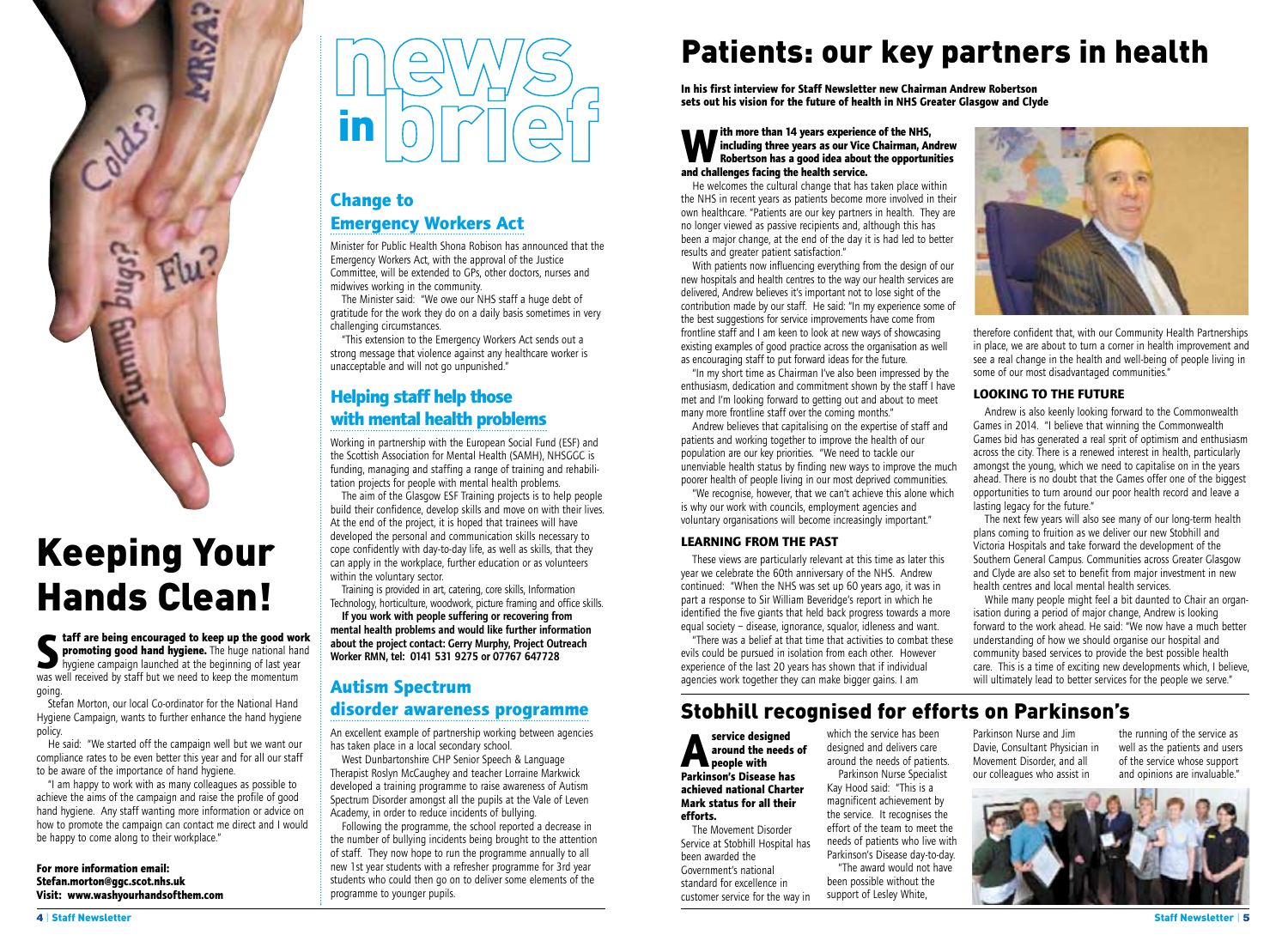# Building up the picture of new Stobhill and Victoria

**With only 14 months to go until the commissioning of New Stobhill and Victoria Hospitals, things are hotting up in the Hillington-based Project Offices.**  Dr Brian Cowan, Medical Director and Eunice Muir, Interim Nursing Director, are busy working with colleagues to complete implementation plans for all the services that will transfer into the new hospitals.

These plans set out how services will be delivered within the hospitals and include key information on service developments, proposed opening hours and accommodation requirements. The plans also take account of the services that will be re-locating from other Glasgow hospitals, such as day surgery and renal dialysis.

As Eunice explains, this work is vital for the success of the two hospitals. "The complexities of transferring services from five existing hospitals into two brand new hospitals are significant. By building up a picture of the proposed activity within both hospitals in this way, we will be able to develop a schedule to ensure the hospitals are used to their maximum potential – and that everything fits in!

"The plans also form the basis for training and education plans to ensure staff have all the necessary skills for the new hospitals. Cinical Planning Groups are being established in each directorate. We are grateful to the many colleagues who have contributed to them."

As the picture emerges of how the hospitals will function, staff are being given their first glimpse of the interior of the hospitals.

New 360 degree virtual tours are being created to let staff and the public see how key areas within the hospitals are developing and will be available on the NHSGGC website. The virtual tours will cover eight 'spots' within each of the hospitals and will be updated regularly to show progress.

Staff will soon get to see early examples of the hospitals' equipment, finishes and colour schemes. Six areas – three in each hospital - are being completed significantly ahead of schedule to show staff how they will look. For staff that will work in the specific areas, there'll be an opportunity to visit the rooms. Staff will also be able to see photos of the rooms on the website and via StaffNet.

#### **I OPENING HOURS FACT FILE**

- Although mainly operating throughout the day, the hospitals will have services running throughout the 24 hour period. A number of short-stay overnight beds will support the programme of surgery at each hospital and Primary Care Emergency Centres will provide out-of-hours GP and nurse-led consultations
- There will be early morning, late evening and weekend clinics in both hospitals
- Minor Injuries Services will run from 9am till 9pm
- Day surgery may also operate over three sessions till 9pm

# Healthy innovations

**Do you have an idea for a new<br>
healthcare product that coul<br>
help patients or save the healthcare<br>
service money? Then Scottish Healthcare healthcare product that could help patients or save the health service money? Then Scottish Health Innovations Limited (SHIL) could help make it a reality.**

SHIL is a not-for-profit organisation set up to help NHS Scotland employees develop ideas for new healthcare products. It can help at all stages of the development from concept to market and is interested in all your ideas from the very simple to the most complex.

Ideas that have originated from NHSGGC include MyPal - a Posture Management System

developed with two Physiotherapists; the Arc Meningitis Skin Test - a product developed to help identify the rash associated with meningitis; and Tell a Story - a Psychology Assessment Tool developed by a Child Psychologist.

Business Development Manager Jim McGuire explained: "Our aims are to help NHS Scotland and their staff to develop ideas and improve patient care by identifying and realising these new technologies and where possible to generate additional income for the NHS from the commercialisation of products.

"The variety of projects SHIL is involved in demonstrates the staff of NHS Scotland are ideally placed to identify where there is a need for new innovations and SHIL are here to help ensure there is a route to take these ideas forward."

Ideas have come from a wide variety of health care professionals nurses, doctors, physiotherapists, physicists and bio-medical scientists. SHIL works with the inventor,



advising and guiding them through the product development process. It may also assist in protecting the idea and identifying external partners for design, manufacture and distribution. If you have an idea for a product to

improve patient care, contact SHIL tel: 0141 248 7334 or email: jim.mcguire@shil.co.uk or Gillian.barr@shil.co.uk

**For more information on SHIL, visit: www.shil.co.uk**

# Volunteering with  $\zeta$

**The Voluntary Service Overseas (VSO) is currently looking for volunteers to take part in the scheme.**

The key groups which are most in demand are doctors (general medical, A&E, Obs and Gyn and Paediatrics), midwives, nurses and therapists (Occupational Therapists, Speech and Language Therapists and Physios) all with at least three years experience and preferably with some teaching experience.



Currently, VSO roadshows are being held at several sites across NHSGGC, check StaffNet (News> Conferences and Events notices) for the list of dates.



# Recruitment move to Tara House

**NHSGGC Recruitment Services has moved to new city centre premises at Tara House, 46 Bath Street, Glasgow, G2 1HJ, main switchboard, tel: 0141 278 2666.**

#### **TEAMS WHO HAVE MOVED INCLUDE:**

- recruitment
- job evaluation and medical staffing from Ross House
- recruitment and workforce information from the Southern and Gartnavel Royal
- the nursing/midwifery bank from the RAH, Stobhill and the Victoria
- recruitment from GRI
- workforce planning and working for health from Dalian House

#### **KEY CONTACT NAMES AND NUMBERS INCLUDE:**

Administrative and Clerical Staff Bank Lindsey Greene, Operations Manager, t: 0141 278 2557

Advertising and Marketing

Noelle Mackay, Advertising and Marketing Officer, t: 0141 278 2673

#### Agenda for Change

Paul Watt, Job Evaluation Unit Manager, t: 0141 278 2618 Medical Staffing

Raymond Rose, Head of Medical Staffing, t: 0141 278 2610

# Priority housing for staff in South West

**Staff working in South West**<br>**Staff working in the Staff of Staff Theory**<br>**project between NHSGGC, Glasgow Glasgow are in line to benefit from an innovative partnership City Council, and Govan Housing Association.**

As part of a pilot project, NHS staff working in South West Glasgow will qualify for inclusion on a priority purchase scheme that aims to provide access to affordable housing in South West Glasgow. Currently the scheme is open to predomi-

nately

South West

Glasgow residents. However, following discussion with Govan Housing Association and Glasgow City Council, the scheme has been extended to include NHS staff working at the Southern General or for the South West Glasgow CHCP now or in the future.

Nurse Bank

Recruitment Lynne Stockey, Recruitment Manager, t: 0141 278 2673 Redeployment George Carson, Redeployment Officer, t: 0141 278 2676 Work Access Programmes (WFH) Annette Monaghan, Work

Irene Barr, Head of Service NHSGGC Nurse Bank, t: 0141 278 2556

Workforce Information

**follow the links from the jobs page.**

Workforce Planning

**on StaffNet.**

**number.**

Doug Allan, Workforce Information Manager, t: 0141 278 2683

Derek Morgan, Workforce Planning Manager, t: 0141 278 2688 **For a full list of contacts visit the recruitment home page**

**To download job packs visit: www.nhsggc.org.uk and**

**To request job packs, tel: 0845 3000 831 or email: nhsggcrecruitment@nhs.net quoting the reference**

The priority purchase scheme will give local residents and NHS staff who meet the criteria the first opportunity to purchase new or refurbished affordable houses in South West Glasgow before they are advertised on the open market. The scheme is supported by Glasgow City Council and Communities Scotland to

ensure that homes under the priority purchase scheme are affordable.

To determine whether there is demand for affordable housing in South West Glasgow from NHS staff, Govan Housing Association will include NHS staff in the priority purchase scheme for 19 twobedroom, red sandstone flats in the heart of Govan. The flats will be available for purchase in early summer 2008 and are being developed as part of the regeneration of central Govan, underpinned by the ambitious Central Govan Action Plan which outlines investment totalling approximately £38.5 million in central Govan, providing more than 500 new homes.

**To find out more about the priority purchase scheme contact Mark McAllister, tel: 0141 201 4789 email: mark.mcallister@ggc.scot.nhs.uk** 









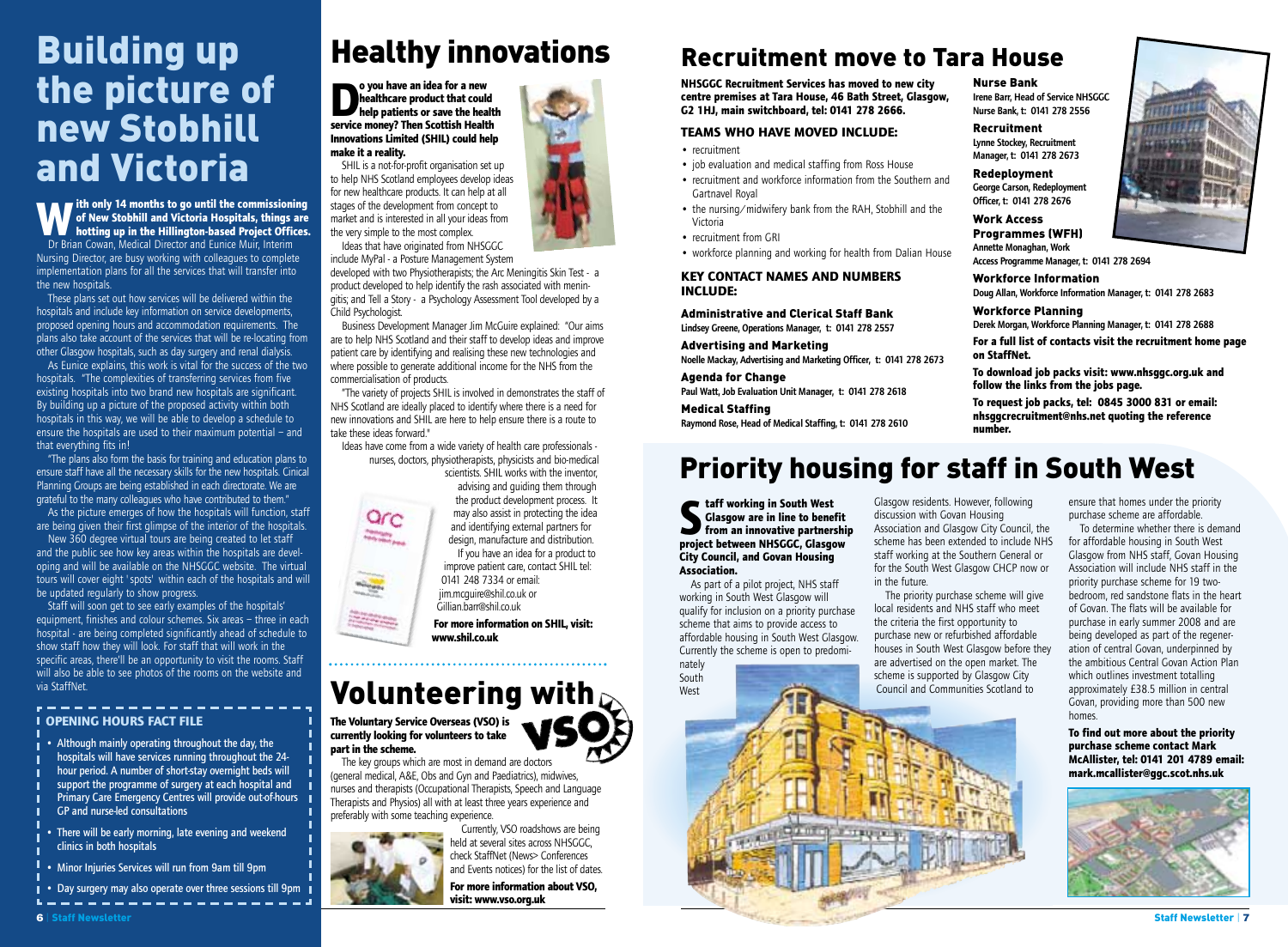**STAFF GOVERNANCE IS A WAY OF ENSURING THAT YOU ENJOY YOUR JOB AND CAN GENUINELY SAY THAT NHSGGC IS A GREAT PLACE TO WORK. IT ALSO MEANS IF YOU DO HAVE ANY ISSUES OR CONCERNS THEN THERE IS ALREADY A SYSTEM IN PLACE TO HELP YOU COMMUNICATE THESE.** 



# Making your working life BETTER

#### **Through Staff Governance, staff are actively<br>
<b>The argument and environment.**<br>
In NHSGGC a Staff Governance Unit was set up to y **encouraged to give feedback on their working lives and environment.**

In NHSGGC, a Staff Governance Unit was set up to work closely with the Staff Governance Committee, Area Partnership Forum, Local Partnership Forums and management teams across the Acute Divisions, Partnerships and Corporate Departments.

This unit leads on Staff Governance at a corporate level and acts as the link between the organisation and the Scottish Government, who have given Staff Governance equal status with Financial and Clinical Governance. The Unit established a Staff Governance Action Plan Group which develops, implements and reviews the Corporate Action Plan, reporting to the Area Partnership Forum and Staff Governance Committee who monitor the progress being made.

Head of Staff Governance May Bassy, explained: "The establishment of the unit has placed a greater focus on Staff Governance within the organisation. We are working with managers and staff to build on achievements to date to achieve and maintain exemplar employer status."

The main aims and objectives of Staff Governance are set by the Standard from the Scottish Government Health Directorate. This sets out the obligations placed on all Boards towards staff, which requires that all staff are:

- well-informed
- appropriately trained
- involved in decisions that affect them
- treated fairly and consistently
- provided with an improved and safe working environment

These are the five strands of Staff Governance. A more detailed definition of each of these strands can be found in the Staff Governance Standard Document or on the Staff Governance Intranet Site.

At the end of each financial year, NHSGGC is audited on whether it is meeting its obligations for Staff Governance. To support and inform this, the unit collate evidence throughout the year of ongoing activity and examples of good practice.

#### **THE ACTION PLAN**

The Staff Governance Action Plan is a working document, regularly updated following feedback from local areas. The Action Plan for 2007/2008 was developed following publication of the results of the 2006 Staff Survey, in which many of you participated. It also builds on work initiated by the previous year's plan. Ongoing work on a number of key actions is detailed below:-

- 'StaffNet' established and continually updated including launch of 'SocialNet'
- awareness raising initiatives being developed to communicate with staff on Staff Governance issues
- establishing learning and education opportunities for all staff
- comprehensive induction for all staff
- Bursary Scheme established
- majority of staff to have a Personal Development Plan by March 2008.
- annual Partnership Conference established
- partnership champions scheme and staff suggestion scheme being developed
- Work Life Balance Policy due to be implemented shortly
- minimum standards of security to be developed for all sites. Employee Director Donald Sime, who works closely with the

unit and jointly chairs the Staff Governance Action Plan Group with May Bassy, said: "The Action Plan is a pivotal tool in enabling the Board to meet the Standard that is a legal requirement unique to the NHS in Scotland. It is therefore satisfying to have the Staff Governance Team from the Scottish Government applaud us on the robustness of our Plan. I hope, that as the Plan is implemented, staff will see the benefit within the ward, department, health clinic, surgery - in other words, at the coalface."

#### **HOW DOES IT AFFECT ME?**

Your feedback on how NHSGGC is doing is important and the Staff Governance process will help you to do this. The next Staff Survey is expected this year. It gives everyone a voice and provides a mechanism for you to express your thoughts, opinions,

I hope that as the plan is implemented, staff will see the benefit within the ward, department, health clinic, surgery...

worries and concerns.

Focus Groups will also be held where more detailed feedback can be given - keep a lookout for the posters. All of the information gathered will be analysed to inform the Action Plan and activities for the next year. This should assure staff that their feedback will be taken on board and acted upon. Worries and concern<br>
Focus Groups wil<br>
can be given - keep

#### **WHO IS INVOLVED WITH STAFF GOVERNANCE?**

The Staff Governance Unit are: – Head of Staff Governance - May Bassy HR Adviser for Staff Governance - Rachel Fishlock Administrator - Gillian Hardie

Local Managers and HR Leads also have a key responsibility to ensure the obligations of the Standard are met in their areas but we all have a role to play.

Staff Governance Groups have been established for the acute division, for Glasgow City Partnerships, for non-Glasgow City Partnerships and Mental Health Partnerships. These groups are all working to achieve the aims and objectives of the Action Plan as well trying to raise awareness about Staff Governance.

Head of HR Projects, Acute Division, Gerry Slevin, is currently running a series of awareness raising sessions over lunchtime at key hospitals sites, check out the Staff Governance section of

StaffNet for dates and venues.

Glasgow City Partnerships has held a range of events including a staff conference, exhibition events and Director's question time session which were used to promote good practice. Head of HR for East and South East Glasgow CHCP Tom Quinn said: "The ethos of these events will drive our Staff Governance activity over the next year." e of events including<br>
ector's question time<br>
actice. Head of HR<br>
Quinn said: "The<br>
ernance activity over

Non-Glasgow City Partnerships and Mental Health Partnerships also have work underway with Head of HR, East and West Dunbartonshire CHPs, Serena Barnett working closely with staff side colleague Ross McCulloch to develop a local framework to monitor activity against the five strands.

#### **WHERE CAN I GET MORE INFORMATION?**

Find out more on the Staff Governance section of StaffNet (under Human Resources) where you can view the Action Plan and minutes of the Action Plan Group Meetings. You will also find contact details for the Corporate Staff Governance Team, who will be happy to provide more information.

The Staff Governance section also hosts information on the work of the Area Partnership Forum including minutes of meetings, a schedule of forthcoming meetings and HR policies. These can be found under documents and publications.

**You can access Staff Governance on StaffNet at: http://staffnet/Human+Resources/Staff+Governance/d efault.htm**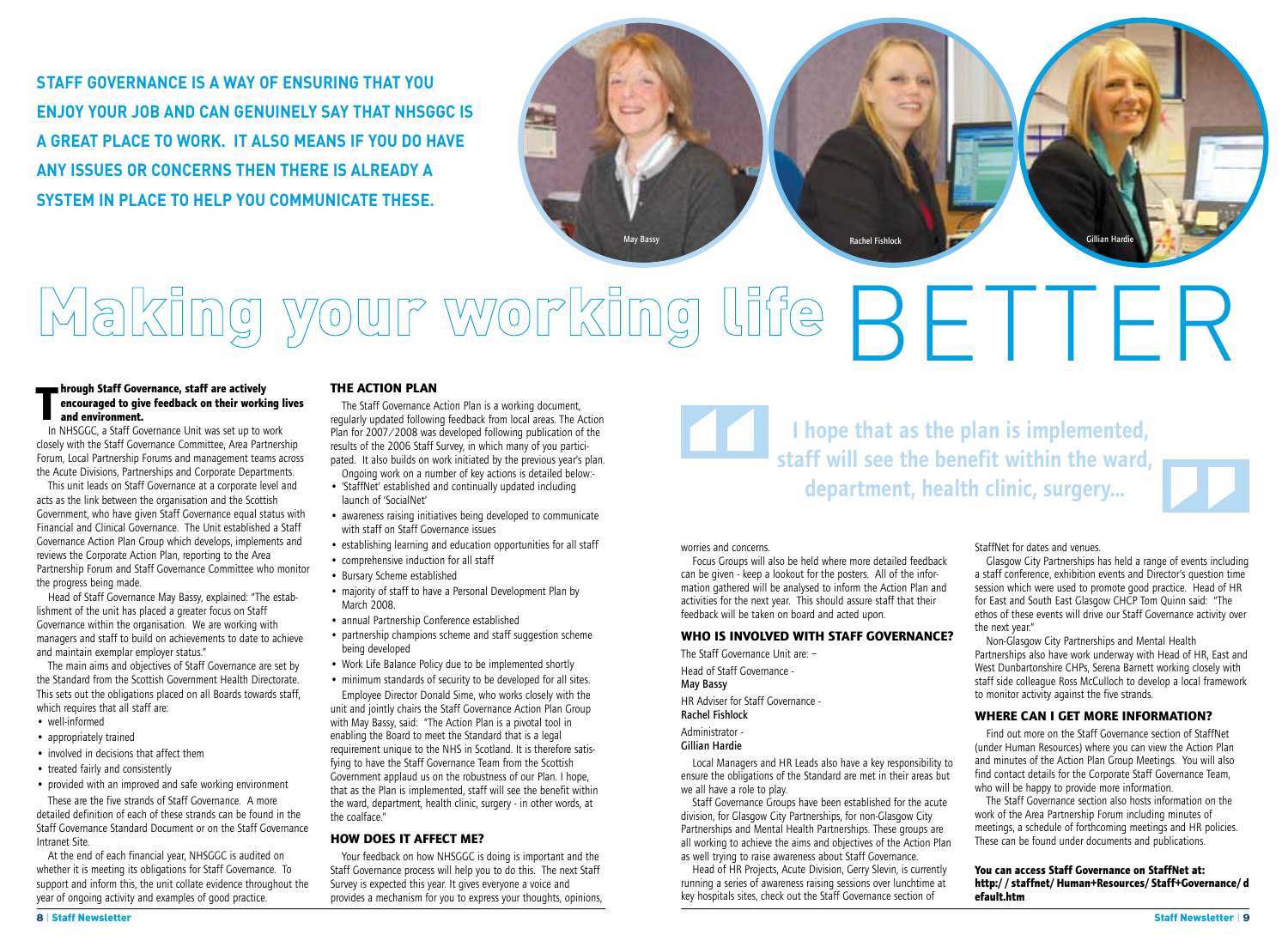# Helping you stay healthy at work

**Healthy Working Lives is an attainable aspiration for us all. The new Healthy Working Lives Award Programme will recognise the efforts made by NHSGGC to ensure that we, as employees, feel the benefits of working for the largest public sector employer in Scotland.**



#### **The Scottish Centre for Healthy<br>
Morking Lives which operates<br>
Healthy Working lives program<br>
has been tasked with improving the Working Lives which operates the Healthy Working lives programme health and well-being of the wider working population.**

The centre believes with an ageing population, it is vital we do everything we can to support the health and well-being of our workforce.

Associate Director of Human Resources Anne MacPherson said: "NHSGGC is fully committed to the Healthy Working Lives award programme and all parts of the organisation will be participating in working through the Bronze Award during 2008.

"This is an excellent initiative which picks up from the great work undertaken for the previous Scotland's Health At Work (SHAW) awards."

According to the Centre, improving health is critical to achieving the vision of a smart, successful Scotland and employers have a major role to play. A spokesperson explained: "Workplaces have a key role to play in improving our nation's health and quality of life

and the Scottish Centre for Healthy Working Lives promotes an integrated approach to this – a Healthy Working Lives approach."

The programme will work across the whole of NHSGGC with all the main areas – Acute Services, Mental Health and Addictions as well as all the CHPs. The CH(C)Ps will also be participating with linkages to Glasgow City Council – working through a set of core criteria as well as any additional criteria which may benefit health and well-being at work in those areas.

All aspects of the workplace must meet all of the following criteria to achieve Bronze Award status:

- address Healthy Working Lives in the workplace
- assess Safety and Health needs in the workplace

• raise awareness of Healthy Working Lives Additional criteria is then undertaken in two areas: e.g. for Acute

• support staff attendance avoid accidents in the workplace



# Launch of Shape Up

To achieve these aims, Healthy Working Lives groups are being established in all areas. To take part, contact your local Head of HR or any of the following groups already established at the following sites by the Acute Division: Glasgow Royal, Stobhill and Lightburn Lead: Anne MacPherson, tel: 0141 201 1250,

Western, Gartnavel, Beatson, Drumchapel Lead: Isobel Neil, tel: 0141 301 7082

Lead: Diana Johnston, tel: 0141 314 4338 Southern General, Victoria Infirmary,

Lead: James Farrelly, tel: 0141 232 7554, ext

Lead: Margaret Hopkirk, tel: 01475 504 913

Lead: Joy Farquharson, tel: 0141 211 9617 The Royal Alexandra Hospital has already commenced activity towards the Health Working Lives Silver award which is led by Paul

Inverclyde and Vale of Leven

ext 61250

RHSC and QMH

Mansionhouse

Oral Health

McIntyre.

67554

# Shapeup

One pilot programme we have underway which supports the ethos of Healthy Working Lives is Shape Up – the new healthy eating and physical activity programme designed to assist you in achieving your lifestyle goals.

Like Weightwatchers and Scottish Slimmers, staff go along to the class for a weighin and a chat about food, healthy eating and staying on track.

It is being introduced as part of the employee health improvement agenda to help staff achieve their lifestyle goals. Launched at the beginning of January as a pilot in Glasgow Royal Infirmary and at the Vale of Leven, classes are already underway. Should the 10-week project prove successful, it will be rolled out across the organisation later in the year.

Shape Up is already successful in the wider community and it is hoped that we will be able to replicate this for staff.

Look out for updates on Shape Up in Staff Newsletter, Core Brief and on StaffNet.

#### **HEALTH NEEDS QUESTIONNAIRE**

Part of the criteria will be developing and completing Health Needs Questionnaires which will be used as a basis for action plans to be worked up by the local groups. The questionnaire will be confidential and will be sent to a random sample of staff, if you do receive one it would be greatly appreciated if you could fill it out and return it. East Dunbartonshire CHP has already circulated their questionnaire. Healthy Working Lives activities will be commencing at local sites through January 2008. Please look out for other communication and displays.

# **10** | Staff Newsletter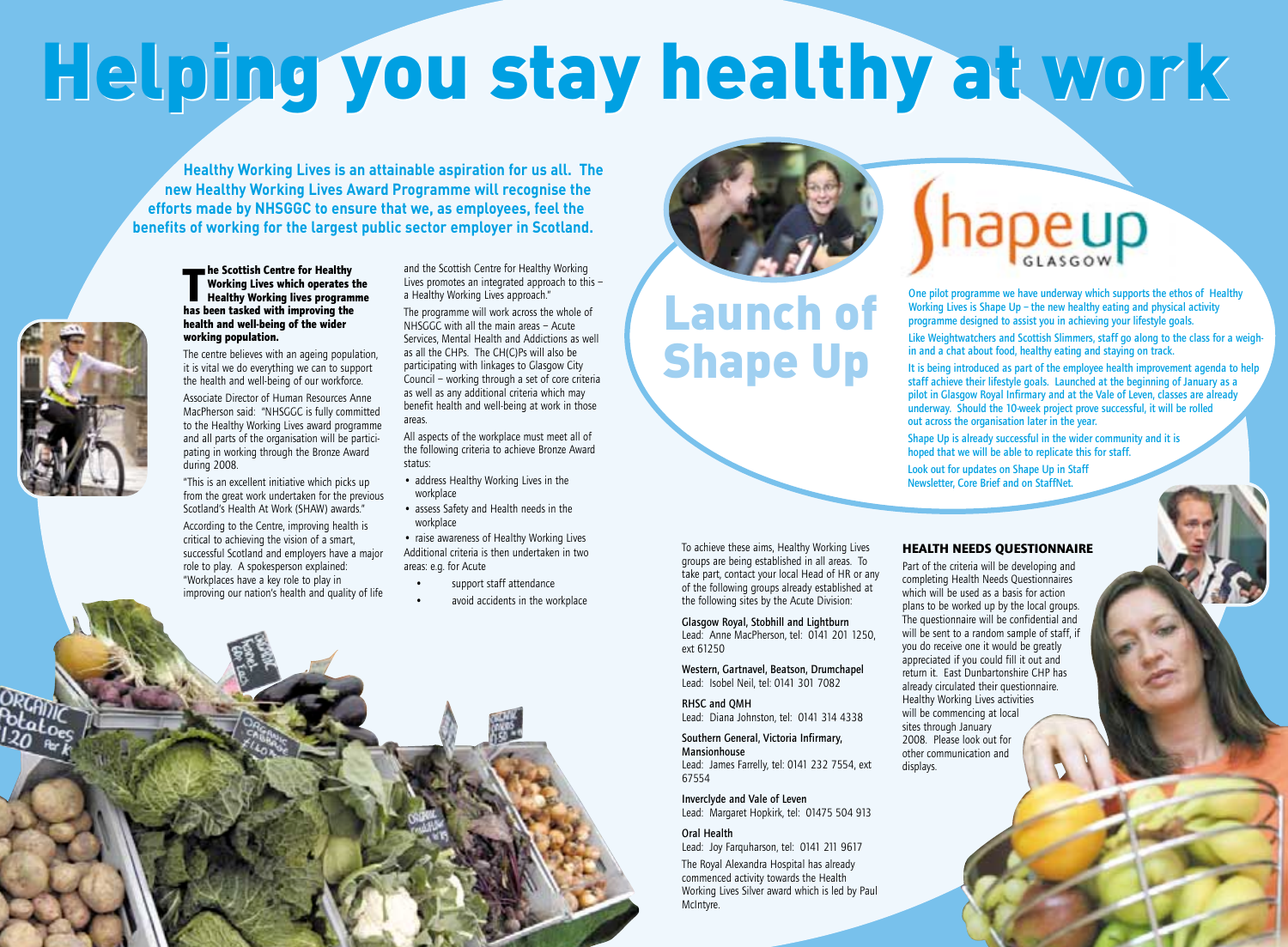

#### **N HSGGC has secured free places for all staff to<br>
<b>N undertake the award-winning home study cou**<br> **Health for Life.**<br>
Health for Life (Exercise) is a short**undertake the award-winning home study course, Health for Life.**

Health for Life (Exercise) is a shortdistance learning course designed to help individuals understand how to exercise correctly, learn about the effects of exercise on the body, set objectives and take practical steps to achieve them. The course is fully supported and funded by

James Watt College which

will send you all course materials and assign a college tutor to you to provide feedback on all submissions.

By working through three easy to follow workbooks you will understand how to set and achieve health related objectives. You will study the building blocks of diet and nutrition, effective training techniques and safe methods of exercise. To complete the course you will need to complete two multiplechoice assessment packs which are related to the first two workbooks. You will then complete a three-week exercise diary. Upon successful completion of the course you will be awarded a recognised Level 1 certificate.

**For more information, visit: www.healthforlifeonline.net/NHS\_Clyde/index.html**

# Review of occupational health

#### **Algebeur of Occupational Health**<br> **A** Services to look at how<br> **Services could be delivered in**<br> **the future is currently underway. Services to look at how the future is currently underway.**

At the moment, Occupational Health Services are provided for NHS Greater Glasgow and Clyde by NHSGGC-employed staff. One option being looked at is to outsource the service but this is something which requires much more consideration and discussion.

The main objective in changing the way the service is delivered is to ensure we meet the Government's target of 4% sickness absence and provide more support to line managers when staff return to work after ill health.

Occupational Health staff and staffside representatives have been notified of possible changes to current arrangements. They have also been assured that:

- if there is a decision to proceed further with proposed changes to NHSGGC's existing Occupational Health provision, there would be full discussion and consultation with the affected staff and their respective trade unions
- there is no intention to threaten the job security of staff – the implications of any proposals on employment would be fully explored
- if services were to be outsourced, the expectation is that existing staff would be transferred to the new provider and that their rights and conditions of service protected under TUPE agreements



When Glasgow City Council invited tenders for its Occupational Health Service, they indicated a willingness to enter into discussions concerning the possibility of a shared service with other public sector organisations. NHSGGC's Policy, Planning and Performance Group agreed that the idea was worth exploring with opportunities for a more effective and efficient Occupational Health Service. If this was to go ahead, it may include outsourcing arrangements.

With an increasing number of staff working in partnerships, having two absence management policies and two occupational health services could prove



Director of Human Resources Ian Reid explained: "An opportunity to consider how we deliver occupational health services within the organisation has arisen and we are at an early exploratory stage to see if changing current arrangements would significantly improve the service we provide."



# A flying start for NQPs

#### From Start N13, the national<br>online development program<br>for newly qualified nurses,<br>midwifes and allied health profes**lying Start NHS, the national online development programme for newly qualified nurses, sionals is progressing well.**

Several areas within the Acute Services Division have embraced the programme including the surgical/medical directorates of the Royal Hospital for Sick Children, Urology Medical Rotation, the Institute of Neurological Sciences, Clyde Directorate, the Beatson West of Scotland Cancer Centre, General Surgery and Orthopaedics.

Flying Start NHS is unique to Scotland and is quickly gaining international recognition as an example of good practice in developing newly qualified practitioners (NQP). The expectation is that every NQP is given the opportunity to undertake the programme in line with the expectations of NHS Education for Scotland and the Scottish Government.

In areas where existing development programmes are running, a process is underway to show how Flying Start NHS

# Meeting your learning and education needs

**L**<br> **Education has**<br> **brochure for all staff earning and Education has launched a new to let you know the full range of options available to help you advance your career.** The brochure answers all your

initial questions about learning and education and

points you in the right direction to find out more about courses, training and developing your role so you get the most out of your job.

Find out about the support available and how to get the best out of your personal development plan (PDP) as well as the full range of options available to

complements these programmes. Work is also underway to identify every newly qualified practitioner as they commence employment in order to facilitate their registration for Flying Start NHS.

Future developments include the provision of awareness-raising sessions on each acute site and dedicated resources within each acute library site.

It is hoped to supplement this by assessing the IT/internet access within the clinical environment and identifying areas that may need further IT support. The Acute Services Flying Start NHS

Implementation Group encourages managers and NQPs, who have yet to introduce or access the programme, to contact the Flying Start NHS Practice Education Facilitator, Scott Hamilton at Practice Development Department, Management Annexe, Southern General Hospital, tel: 0141 201 (6)2725 or email: alasdair.hamilton@northglasgow.scot.nhs.uk

**For more information on flying start, visit: www.flyingstart.scot.nhs.uk**

help you from in-house training and elearning to more formal methods of education. A Learning and Education Advisor can advise you on the best opportunities available and how to get the most out of whatever access

The new Learning and Education brochure will be made available to all staff through a variety of means including from libraries and reception areas but if you have problems getting a copy, email:

Katerina.Bartakova@ggc.scot.nhs.uk

you choose to do.

**You can also find out more about Learning and Education on StaffNet under Human Resources and there will be an electronic copy of the Learning and Education brochure available.**

# New online resource

A new online resource is available which allows you to access health information on the web. The JBI COnNECT service aims to help healthcare workers make evidencebased informed clinical decisions about the care and treatment of their patients.

NHS Quality Improvement Scotland has secured membership of the Joanna Briggs Institute (JBI) for a three-year period, giving membership to all NHSScotland. You can connect your organisation, department, ward to health care information, practice manuals, international evidence summaries, auditing tool and quality improvement resources through JBI COnNECT.

It is suitable for everyone from nurses, midwives, AHPs, carers, patients, students, as well as managers and researchers. JBI can support local audits, be an on-line manual builder that allows manuals to be updated in days rather than weeks. Patient information leaflets can also be accessed, this ensures the public have access to evidence-based information which is at the finger tips of staff.

Each NHS board has been asked by NHS QIS to identify a facilitator. Our own JBI facilitator is Angela Carlin. For further information on how to use JBI COnNECT contact Angela direct or access JBI CONnECT online at:

www.nhsqis.jbiconnect.org

www.elib.scot.nhs.uk

#### www.joannabriggs.edu.au

You require the following to gain

#### username: Glasgow Password: de67vz03

Angela can be contacted through the Practice Development Department, Management Annexe, Southern General Hospital or email: angela.carlin@nhs.net

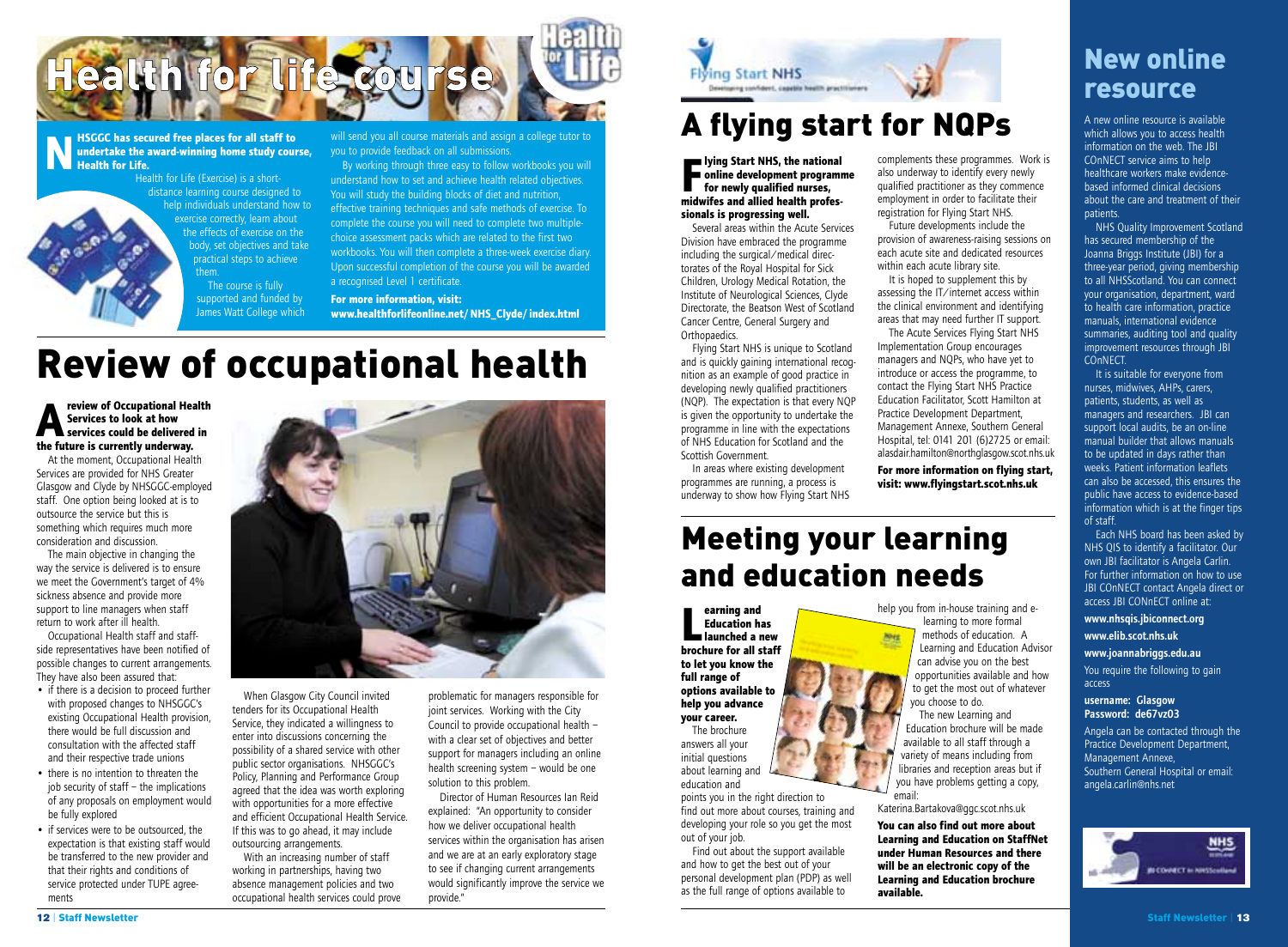

#### Dr Dilemmas

When a panel of doctors were requested to vote on adding a new wing to their hospital, the Allergists voted to scratch it and the Dermatologists advised not to make any rash moves.

The Gastroenterologists had a gut feeling about it, but the Neurologists thought the Board had a lot of nerve, and the Obstetricians felt they were all labouring under a misconception.

The Ophthalmologists considered the idea shortsighted; the Pathologists yelled: "Over their dead bodies", while the Paediatricians said it was infantile.

The Psychiatrists thought the whole idea was madness, the Radiologists could see right through it, and the surgeons decided to wash their hands of the whole thing.

The Pharmacists thought it was a bitter pill to swallow and the Plastic surgeons said: "This puts a whole new face on the matter."

The Podiatrists thought it was a step forward but the Urologists felt the scheme wouldn't hold water.

The Anaesthestists thought the whole idea was a gas and the Cardiologists didn't have the heart to say no. In the end, the Proctologists left the decision up to

#### **HOW SMART IS YOUR RIGHT FOOT?**

some bum at the Board!

trying over and over again to see  $\mathbf{try}\ \mathbf{this!}\ \ \substack{\text{if you can out smart your foot, but}}$ you can't.

This is addictive. You will keep

This is pre-programmed in your brain!



*6*

1. WITHOUT anyone watching you (in case they think you are very strange…) and while sitting down, lift your right foot off the floor and make clockwise circles.

2. Now, while doing this, draw the number "6" in the air with your right hand.

And your foot will change direction.

#### **OPPS!**

 $\mathcal{Z}$ 

You never know when disaster might strike…but on a recent visit to a south side medical practice by the Minster for Health and Wellbeing while everyone was watching intently to a minor operation taking place, Ms Sturgeon was suddenly heard to turn to one of her entourage only to tell them that their trousers were round their knees…fortunately for the lady in question she had her scrubs on over her clothes!!!

## The Headlines • NHSGGC In The Headlines • NHSGGC In The Headlines • NHSGGC In The Headlin

## Heart Transplant Unit's temporary closure

The announcement of the temporary closure of the GRI-based Scottish National Heart Transplant Unit pending an external review made headlines throughout the UK.

However, unit staff and comms colleagues joined forces in a determined effort to make sure clear messages were spread widely very quickly – thus publicising the reassuring knowledge that the decision was in line with best practice and had been taken by other heart transplant units in the UK in similar circumstances.

Professor Henry Dargie conducted a series of interviews with television, radio and print journalists, backed up by prompt and thorough written and online information, which all served to make sure that facts were quickly circulated to as wide an audience as possible.



#### From Bebo to smokefree services – smoking in the limelight

A series of anti-smoking initiatives caught the attention of media, all serving to highlight the dangers of smoking and the efforts being made by NHSGGC to help smokers quit.

Positive coverage was achieved on the launch of NHSGGC's new smoking "enforcers" (the eight-strong team who will enforce the no-smoking policy on hospital grounds), illustrating how the tone of reporting on smoking has changed and become less tolerant of smoking outside hospitals.

The youth stop smoking service Yeah Butt No Butts was widely publicised at its launch, promoting the fact that young people can access specialist advice including a

Scots kids Bebo page to help them kick the habit. get help to More prominent coverage was achieved for stamp out the stop smoking message when a variety of their butts media outlets reported the launch of the ambitious new re-branded Smokefree Services – NHSGGC's easy-to-use single source of help

for anyone looking to give up smoking in 2008. Eveninal **The Herald** 

#### Behind the scenes at new GRH

Providing a behind the scenes preview of the new Gartnavel Royal Hospital resulted in some extremely positive media coverage on our efforts to modernise mental health services.

In a double-page Evening Times article, Mental Health Network volunteer Moira Gillespie and Mental Health Partnership Director Anne Hawkins spoke about the innovative design and layout of the modern, purpose-built new hospital – all accompanied by photographs of the bright, comfortable interiors. The hospital also received national coverage on BBC and STV and the building was filmed to create our first online virtual tour.

Meanwhile, another opening made news when Archway Glasgow was officially launched. Scotland's first sexual assault referral centre is available 24 hours a day to men, women and young people who have suffered rape or sexual assault within the last seven days. Although based at Sandyford, the launch was held at the Pitt Street HO of partner agency Strathclyde Police.



## Don't get plastered on a night out … please!

A&E staff co-operated with NHSGGC colleagues and other agencies to spread the safe drinking message – leading to a prominent warning in local media not to over-indulge.

SGH A&E consultant Dr Phil Munro mocked up a plaster cast on the leg of Alcohol Development Officer Janice Thomson, to illustrate just some of

the dangers of "getting plastered" on a night out.

Working together with Comms colleagues to provide a thought-provoking photo opportunity meant significant coverage for a very positive health message that might otherwise have been viewed as "routine" by media.

# Online response to Norovirus concerns

Widespread coverage nationwide accompanied a rise in expected numbers of cases of Norovirus – leading to an information innovation by NHSGGC.

Media coverage initially centred on reports of the numbers of hospital wards not admitting new patients and the numbers of patients and staff affected by the diarrhoea and vomiting bug. However, this infection was spreading very quickly throughout the community at large and it was necessary to get this message to the public.

Public Health Consultant Dr Syed Ahmed and the Communications team responded by recording five short video clips for our website outlining exactly what to do if you contract Norovirus – and how you can help stop the spread.



### Good timing a MUST for malnutrition tool

Occasionally the timing of new developments and announcements can mean they receive more or less media attention than might normally be expected. Most recently, this has ensured that a new project being rolled out across NHSGGC's acute hospitals won some very favourable headlines.

Attentive Staff Newsletter readers will remember coverage in the last edition of the Malnutrition Universal Screening Tool (MUST). This story was followed up by the media over the festive period, featuring clear explanations from dietetics staff on what it is and why it will be important for patients and helpful for colleagues.

While this might ordinarily be expected to receive reasonable media coverage, the traditionally less busy news period led to this very deserving case featuring on print, broadcast and online media – not least the

front page headline of a national SCREENING **SCREENINGT** newspaper!

THE SCOTSM



**Evening**